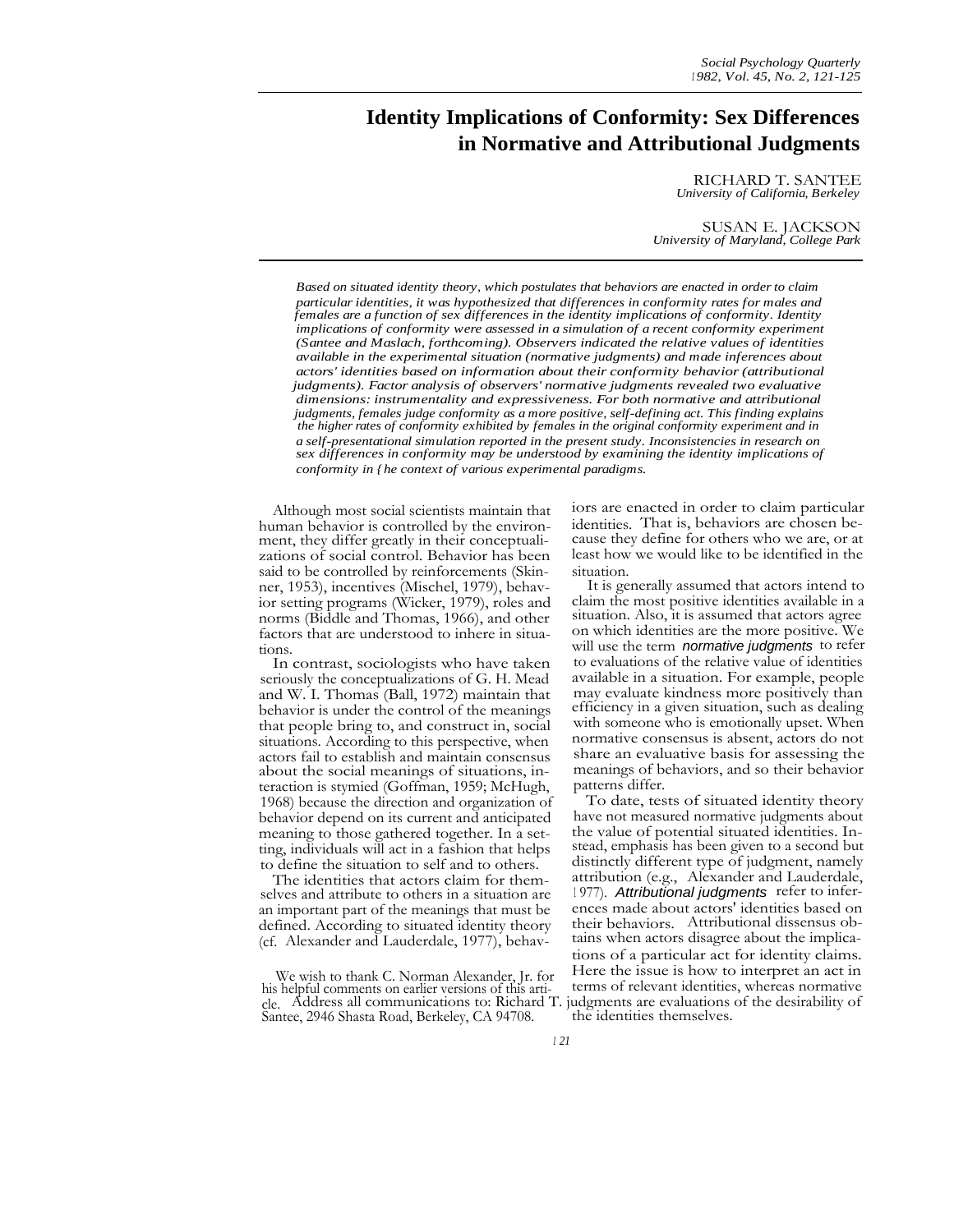Both normative and attributional judgments ration of the 20' stories, and responses given by are important aspects of the situational social the confederates. After hearing this tape rejudgments are assessed and linked to the re-<br>sponse patterns in a previous experiment- on

The analysis of situated identity theory pre-<br>sented above suggests that conformity exper-<br>in a second part of the simulation. The conforiments may create situations in which males mity situation was recreated for these students and females disagree in their attributional and they were told to respond in a fashion that and females disagree in their attributional and they were told to respond in a fashion that judgments about acts of conformity. Conforjudgments about acts of conformity. Confor- made the best possible impression. If sex diftity inferences for females than for males.<br>Further, greater conformity by females may be Further, greater conformity by females may be mity for males and females should be even<br>due to the fact that the identities implied by more discrepant in this self-presentational due to the fact that the identities implied by more discrepant in this self-presentational conformity are themselves evaluated more simulation than in the original experiment. conformity are themselves evaluated more simulation than in the original experiment, positively by females than males. Thus, we given the emphasis here on claiming a positive predict that females, in comparison to males, identity. make both attributional and normative identity judgments about conformity that lead to its more frequent enactment.

## **METHOD**

One hundred thirty-three undergraduates participated in the study for course credit. Participants, who were to act as observers of a simulation of the original conformity experiment (Santee and Maslach, forthcoming), arrived in groups of 10 to 20 at the social psychology laboratory where the study was recreated for them. In that experiment, subjects in groups of four males or four females were placed in isolation booths and were presented with 20 stories about problems that arise in everyday life. Associated with each problem were three solutions. Subjects were to choose among the three solutions or they could dissent by giving a creative, unique solution of their own. Subjects were led to believethat they heard, over their headsets, the answers of the other three subjects. In fact all subjects gave their answers simultaneously after hearing a tape recording on which three confederates picked among the three solutions.

For the simulation, transcripts were devised to reflect one of five levels of conformity with the opinions of the majority on the various stories: agreement on 0, 6, 12, 16, and 18 trials. The tape recording from the original experiment contained instructions to subjects, a nar-

the confederates. After hearing this tape restructure that serves to control behavior. In the cording, observers made normative and attri-<br>present study, normative and attributional butional.judgments. For these rating tasks, 25 present study, normative and attributional butional.judgments. For these rating tasks, 25 judgments are assessed and linked to the re-<br>trait adjectives were drawn from those used in sponse patterns in a previous experiment- on the Alexander and Lauderdale (1977) study off conformity and dissent (Santee and Maslach, social influence. Two response formats were conformity and dissent (Santee and Maslach, social influence. Two response formats were<br>forthcoming). In that experiment, there was a speed: to make normative indements observers forthcoming). In that experiment, there was a used: to make normative judgments, observers significant difference in males' and females' used a 7-point scale ranging from "good" (7) to significant difference in males' and females' used a 7-point scale ranging from "good" (7) to rates of conformity. Although this and other "bad" (1) to evaluate how desirable each char-"bad"  $(1)$  to evaluate how desirable each charstudies have demonstrated sex differences in acteristic would' be in the experimental situaconformity, the evidence is not at all consistent tion that had been recreated for them; to make<br>nor substantive (Sohn, 1980). Still, when there attributional judgments they indicated "how nor substantive (Sohn, 1980). Still, when there attributional judgments, they indicated "how<br>are significant sex differences in conformity likely (7) or unlikely (1) it is that the person likely  $(7)$  or unlikely  $(1)$  it is that the person experiments, in virtually all cases females whose transcript you have seen is the type of conform more than males (Eagly, 1978). nform more than males (Eagly, 1978). person" who is honest, secure, sincere, etc.<br>The analysis of situated identity theory pre-<br>An additional 40 undergraduates participate

in a second part of the simulation. The conforferences in conformity are due to normative<br>and attributional implications, rates of conforgiven the emphasis here on claiming a positive

## RESULTS

Before examining the normative and attributional judgments, sex\_ differences in rates of conformity produced' in the original experiment (Santee and Maslach, forthcoming) and in the self presentational simulation are examined. Conformity was measured as the number of trials on which subjects agreed with the response of the majority of confederates. As can be seen in Table 1, females in the original experiment conformed more than did males (t(81)

2.01,  $p < .05$ ). In the simulation of that experiment, with self-presentational focus made salient, the sex difference in conformity was replicated, with females conforming more  $(t(38) = 2.76, p < .01)$ . Thus, conformity appears to have differential identity implications for males and females.

## **Table 1. Conformity in the Original Experiment and its Simulation**

|             | Original<br><b>Experiment</b> |               | <b>Simulation</b> |               |
|-------------|-------------------------------|---------------|-------------------|---------------|
|             |                               | Males Females |                   | Males Females |
| Conformity* | 10.7                          | $11.9*$       | 10.8              | $14.0**$      |

**Mean number of trials on which subjects agreed with the response of the majority.**

**\*t(81)=2.01,p<.05.**

\*\* t(38) = 2.76,  $p < .01$ .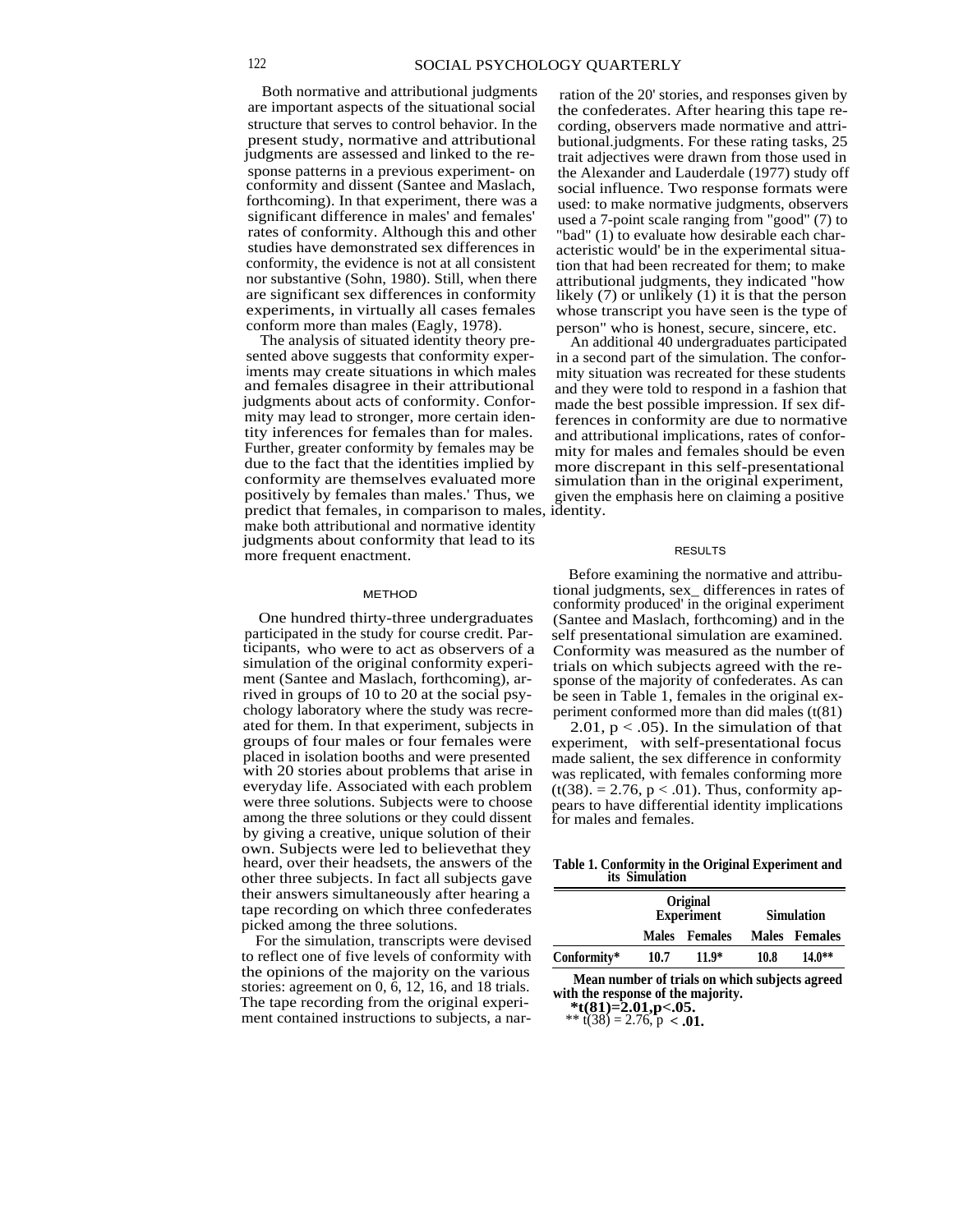Our analysis of situated identity theory suggests that these differences may be due to differences in the normative and/or attributional judgments made by males and females. To test whether differences in behavior arise out of differences in normative judgments, the evaluative (good-bad) ratings of the 25 identities were subjected to a principal factor analysis with varimax rotation. A two-factor solution appeared the simplest, accounting for 37% of the variance in the ratings. The first factor consisted of ten items with loadings of . 45 or greater. These items reflect the observer's instrumental concerns: honest, secure, independent, mature, sincere, selfconfident, rational, logical, realistic, and fair. The second factor comprised seven items reflecting concern about expressiveness: likable, friendly, modest, considerate, dependable, agreeable, and kind. Separate factor analyses of responses from male and female observers replicated this basic two-factor pattern of loadings. Thus, males and females are similar in the patterning of their normative judgments regarding the expression of these identities in this conformity situation.

While the two normative dimensions are similar for males and females, we predicted that females would make more positive normative judgments, which would parallel their elevated conformity rate. To test this prediction, the items loading on the two factors were combined to create two indices (Cronbach's alpha  $=$  .87 for instrumentality and .84 for expressiveness). A 2 (sex of observer) x 2 (sex of target subject) x 5 (level of subject's conformity) ANOVA was conducted on each index. As expected, observers' evaluations of instrumentality and expressiveness were invariant across levels of conformity and across sex of target subject. In addition, there were no differences in the evaluations of expressiveness made by male and female observers. However, male and female observers differed in their evaluation of the instrumental identities  $(F(1, 113) = 4.89, p < .05)$ . Females evaluated instrumentality more positively than did males, although substantively this sex difference is quite small (eta<sup> $2$ </sup> = .04).

Attributional judgments are a second potential contributor to the differing conformity rates for males and females. The likelihood ratings on the ten instrumental identities and on the seven expressive identities were combined to create two indices, reflecting the observers' attributions about the subject in each of the five conformity conditions. A 2 (sex of observer) x 2 (sex of target subject) x 5 (level of conformity) ANOVA was conducted on the two attributional indices. For expressiveness, there was one significant main effect and no interactions: attributions of expressiveness were affected only by level of conformity  $(F(4, 112) = 3.08, p < .05; \text{eta}^2 = .08)$ . Subjects whose responses reflected higher levels of conformity were rated by observers as more likely to possess expressive identities.

For instrumentality, the observers' sex interacted with the subject's level of conformity  $(F(4, 112) = 3.42, p \le .05)$ . Female observers attributed greater instrumentality to subjects who conformed, paralleling their attributions of expressive identities  $(F(4,52) = 3.02, p <$ *. 05).* However, for male observers the pattern was reversed, with less instrumentality attributed to subjects who , conformed *(F(4,71) =*  $2.33$ ,  $p < .10$ ). These results are summarized in Table 2. Disagreement in attributional judgments made by males and females is greatest for subjects who consistently dissented (level 1:  $t(22) = 3.57$ ,  $p < .01$ ), with male observers defining dissenters as, for example, more honest, secure, and mature.

## **DISCUSSION**

That there are sex differences in judgments about situated identity in conformity experiments is clearly established by the present study. This is true in two senses. First, in comparison to female observers, males were stronger in their attributions of instrumentality to subjects who dissented from the majority's position. In contrast, females tended to link instrumentality to conforming behavior. Second, females also evaluated instrumental identities more positively than did males. Thus, in both their normative and attributional judgments, females assess conformity as a more positive, self-defining act than do males.

This study highlights two important issues that have been ignored in previous research on situated action. First, past research has not

Table 2. Attributions of Instrumentality and Expressiveness for Five Levels of Conformity

|                                                | Conformity Condition |                 |            |                   |                  |  |  |
|------------------------------------------------|----------------------|-----------------|------------|-------------------|------------------|--|--|
|                                                | Low                  |                 |            |                   | High             |  |  |
| Expressiveness                                 | 4.5<br>(24)          | 4.8<br>(26)     | 4.8<br>25) | 5.0<br>(30)       | 5.2<br>$^{(28)}$ |  |  |
| Instrumentality<br>Male<br>Observers<br>Female | 5.5<br>3)<br>4.5     | 5.3<br>4<br>5.4 | 4.8<br>(14 | 5.0<br>(19<br>5.4 | 4.8              |  |  |
| Observers                                      | 11)                  | 12              | (11        |                   | $\vert 2\rangle$ |  |  |

*Note:* Attributions of instrumentality and expressiveness range from I to 7. with high scores <sup>i</sup> ndicating the likelihood of the attribute. Values in parentheses are cell sizes.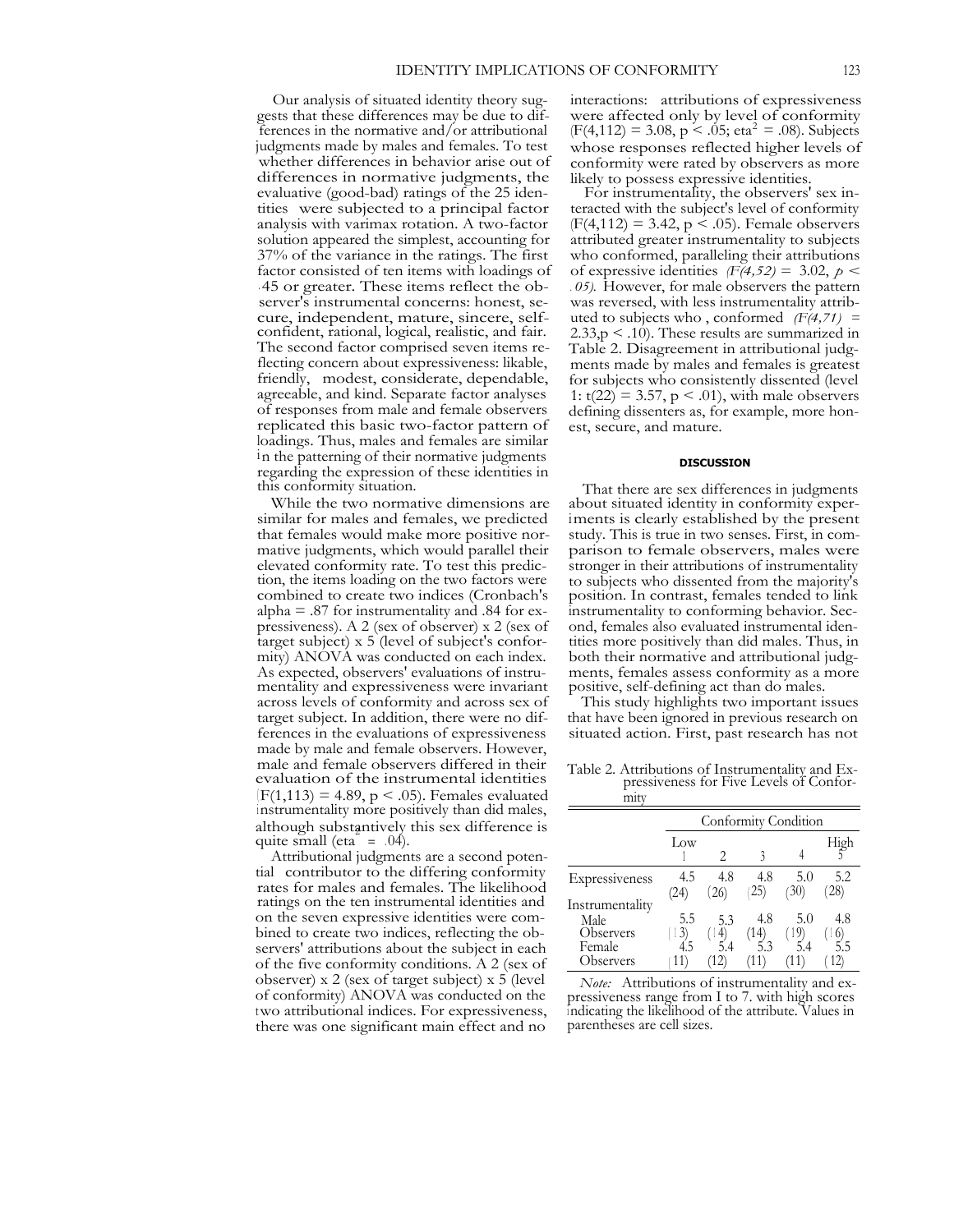examined conditions under which subjects generally agree about the attributional implications of a situated act. The present study demonstrated the importance of taking into account dissensus among subjects with respect to the attributional implications of conformity. Ignoring sex differences would have resulted in failure to reject the null hypothesis relating conformity to the attribute of instrumentality, since it was the interactional term and not the main effect that was significant.

Second, identity attributions made to subjects who have engaged in situated acts have been confused with evaluations of the desirability of situated identities, at least in terms of measurement operations. Evaluation of the desirability' of identities, such as instrumentality, is part of a definition of the situation, whereas attribution is inference from a situated behavior (e.g., conformity) town identity (e.g., expressiveness).

Although the distinction between situational definition and attributions to a particular actor in the situation has been noted (e.g., Alexander and, Lauderdale, 1977), no attempt has been made' previously to measure each construct separately. This is unfortunate since, as demonstrated here, normative and attributional judgments can be affected in different ways by the experimental setting. In contrast to the tradition of laboratory experiments on conformity, field studies of conformity (e.g., Santee and VanDerPol, 1976) have made the important distinction between the desirability of acts (normative expectations) on the one hand, and the behavior of particular actors and concomitant-attributions on the other.

Attending to the distinction between attribution and evaluations of identities may provide insights that help to clarify the inconsistencies found in the conformity literature. Reviewers (e.g., Eagly,' 1978) have found that in the majority of studies there are no sex differences in conformity rates, but that when there are differences it is nearly always the females who conform more. The inconsistency of the evidence linking sex to conformity may be due to differences in normative definitions of the experimental situation. The conformity situation examined in the present study was defined by females in terms of two pro-conformity identity dimensions. For them, both instrumentality and expressiveness were manifested by higher levels of conformity. For males, however, the situation implied identity conflict, with dissent as a claim for instrumentality and conformity a claim for expressiveness. Had the paradigm been constructed differently, the desirability of instrumentality might have been attenuated or the linkage between dissent and instrumentality might have been cut. The attractiveness of conformity would then be equalized for the sexes. Alternatively, reinforcing differences in the ways males and females define' the experimental situation< might have enhanced the relationship' between sex and conformity.

In this conformity experiment males are caught in an attributional conflict, reflected in Table 2, in which they must attempt to optimize the identity implications of their behavior by conforming neither too much nor too little. In both the original- experiment (Santee and Maslach, forthcoming) and in the self- -presentational simulation, males optimized their situated identity by conforming a moderate- amount. (10.7 and 10.8, respectively, or slightly more than half of the trials). Females judge conformity as positive on both identity dimensions, so for them the attributional implications of conformity are uniformly positive. Consequently, females conformed a greater amount than did males, both in the original experiment and especially in the selfpresentational simulation where the importance of identity management was quite salient (11.9 and 14.0, respectively; see Table 1).

Considerable attention has been paid to the question of differences in male and female responsiveness to social influence (Eagly, 1978). Instead of asking whether females or males conform more, one might ask about the processes that underlie sex differences, or the lack of them, in conformity research. For example, why is it that in face-to-face situations females are somewhat more likely to conform than males? Our findings suggest that females may define these situations as ones where conformity is more desirable than dissent. In contrast, for males in the same situations, conformity may have both positive and negative identity implications. Thus, differences sometimes found in male and female rates of conformity may be a function of small differences in normative and attributional judgments such as those found in the present study. Future research should be directed at a more complete understanding of the attributional implications of various acts that are available to subjects in conformity experiments. From the present study it is clear that there are evaluative processes that explain behavioral differences not only between experimental conditions but within experimental conditions as well.

#### **REFERENCES**

- Alexander, C. N., Jr., and P. Lauderdale<br>1977 "Situated identities and social in
	- "Situated identities and social influence." Sociometry 40;225-233.

Ball, D. W.<br>1972

" 'The definition of situation': Some theoretical and methodological conse-